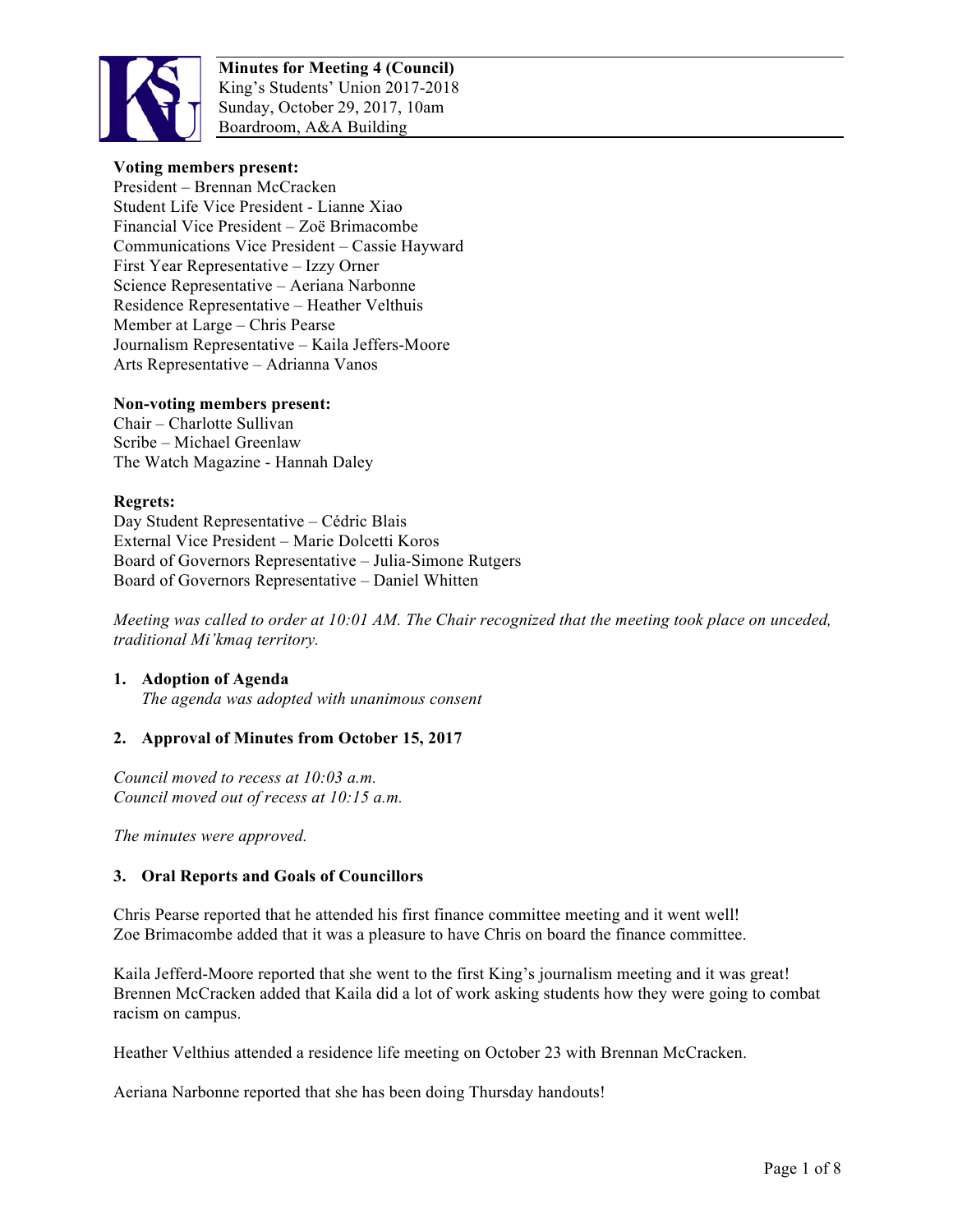

Adrianna Vanos is attending a DAS meeting this Wednesday.

Izzy Ortner is looking to host an upper-year/first-year bonding night. She is thinking about an event on how activism is presented on campus in regards to indigenous rights.

## **4. Reports of the Executive Committee (Attached)**

- 4.1. Report of the President *See attached*
- 4.2. Report of the Student Life Vice President *See attached*

Kaila Jefferd-Moore asked if they could get the live taping of Desmond Cole's Black Pour Hour on October 24 would be available to listen to online. Lianne Xiao responded that the Atlantic Live Stream should have it saved as a video on their website. Brennan McCraken added that the video should be up soon.

- 4.3. Report of the Financial Vice President *See attached*
- 4.4. Report of the Communications Vice President *See attached* Brennan McCracken thanked Cassie Hayward for writing TWAK from Belgium. Brennan added that Marie Dolcetti Koros is at the CFS provincial executive meeting and would present a report at the next council meeting.

#### **5. Action Items**

5.1. BIRT The Dalhousie-King's Fashion Design Show Society receive \$1000 in non-contingent funding to put on the Vaudeville charity fashion show on March 4th, 2018. *Moved by Zoë Brimacombe Finance Committee recommends approval*

Zoë Brimacombe said that council tabled this motion last meeting in order to allow time to meet with this society. The Dalhousie-King's Fashion Design Show Society organizes a show each month. It is charity organization, with models and prop designers created by students. The society aims challenge stigma surrounding modeling. The financial committee was concerned about this being a charity organizations and the low amount of kings students represented at this event in the past. More outreach work has been done to Kings Students in order to engage them in this event. The ticket to this show costs \$10 to attend.

Brennan McCracken added that this committee has done a great job of asking the Dalhousie-King's Fashion Design Show Society the reasoning behind their proposal. He is impressed with the follow-up of this society's proposal.

*Motion was passed.*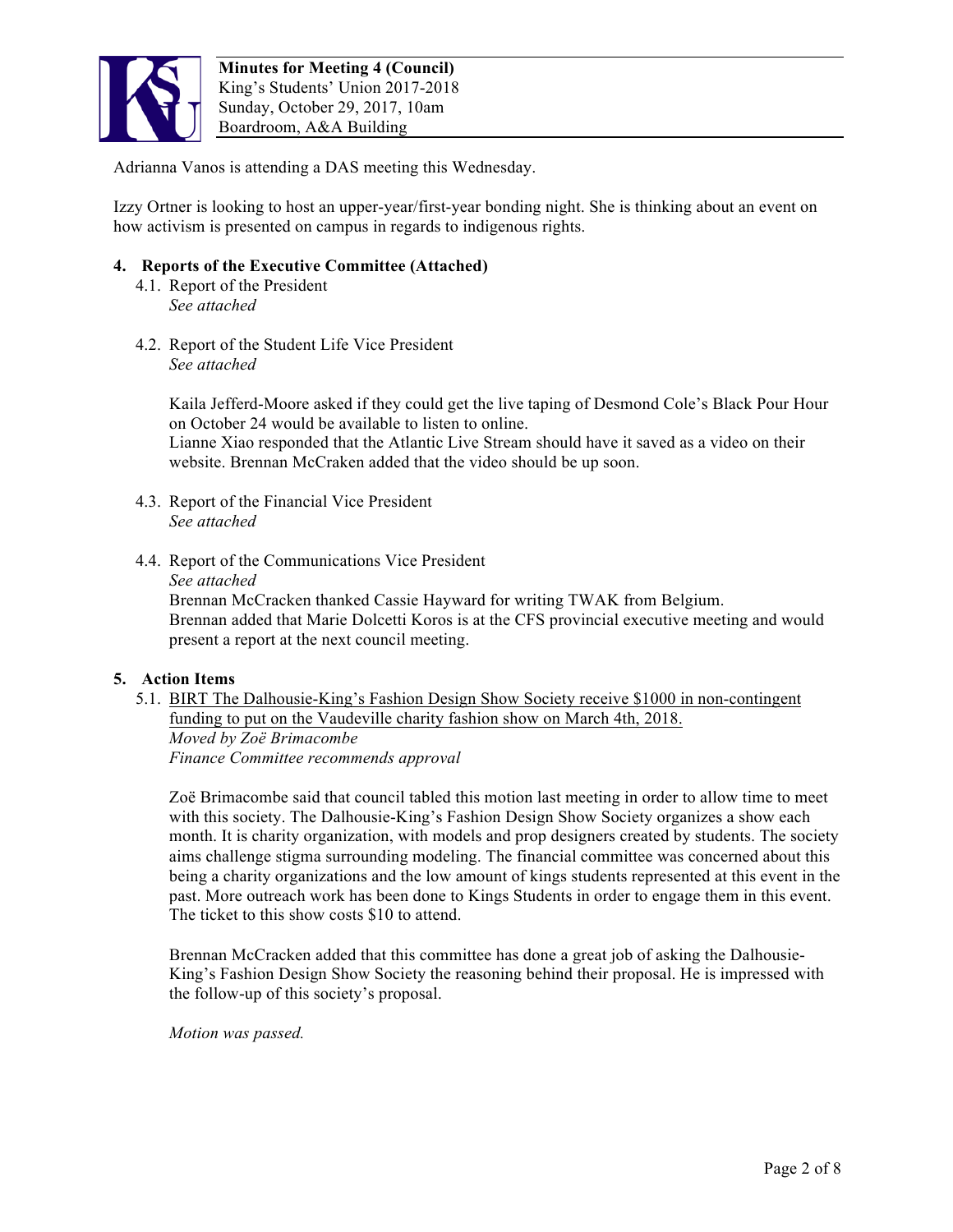

5.2. BIRT The King's Jewish Book Club receive \$13.50 in contingent funding to purchase snacks for a meeting on Jewish Folk Tales on November 1st, 2017. *Moved by Zoë Brimacombe Finance Committee recommends approval*

Zoë Brimacombe reported that The King's Jewish Book Club want to talk about Jewish folk tales, and discuss literature with the King's community. They are going to use this funding to buy chips, and snacks!

*Motion was passed.*

5.3. BIRT The King's Journalism Society receive \$73.60 in retroactive funding to purchase pizza for their first meeting of the year on October 11th, 2017.

*Moved by Zoe Brimacombe Finance Committee recommends approval*

Zoë Brimacombe said that these next two motions mention retroactive funding because there was some misunderstanding with the societies in regards to how the funding process worked. Zoë assisted them for future funding requests. It's unusual for the KSU to do retroactive funding, but given the circumstance that a student paid \$345 from their own pocket in action item 5.4, they should be compensated. The reason being Zoë believes that if council were to table this motion now, the student would go three weeks without \$345 owing to a misunderstanding.

Zoë Brimacombe met with the treasurer of The King's Journalism Society. The society leaders signed a Society Funding Process and Retroactive Funding Form to solidify that they understand what retroactive funding is, as well as how funding guidelines work within the KSU. The Financial Committee thinks they should be supportive towards the student body and be forgiving towards a one-time mistake.

Kaila Jeffers-Moore asked if this affects future funding for The King's Journalism Society. Zoë Brimacombe responded that the society could still apply for funding and that the society acknowledges that this is not regular procedure.

*Motion was passed.* 

5.4. BIRT The King's Dance Collective receive \$345 in retroactive funding to pay for a Studio in Essence Pole Dance Workshop on October 21st, 2017. *Moved by Zoe Brimacombe Finance Committee recommends approval*

Zoë Brimacombe said that she received this request shortly after action item 5.3. The treasurer of The King's Dance Collective did not get back to Zoë until this Friday. She hopes to go through the same process as The King's Journalism Society. Zoë suggested that council can table this motion so that she can meet with the The King's Dance Collective treasurer.

Chris Pearse asked if the dance teacher had already have been paid for their job. Zoë guessed that they have already been paid.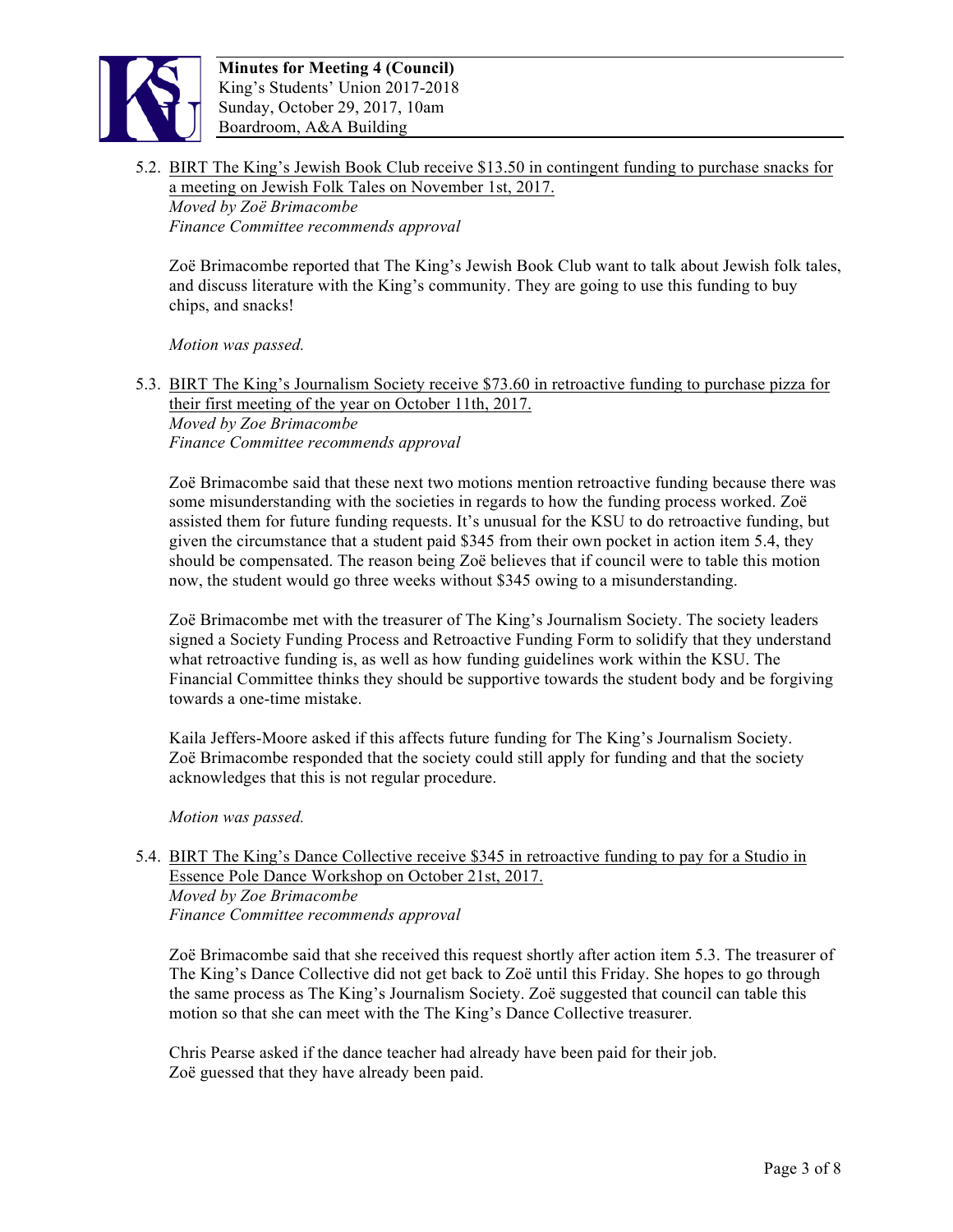

Brennan McCracken suggested that we vote on this motion now because of Zoë's concern regarding if council were to table this motion now, the student would go three weeks without \$345 owing to a misunderstanding.

*Zoë Brimacombe moved to amend that action item 5.4 be read, "BIRT The King's Dance Collective receive \$345 in retroactive funding to pay for a Studio in Essence Pole Dance Workshop on October 21st, 2017,contingent on meeting with the Financial Vice-President and signing the Society Funding Process and Retroactive Funding Form" Brennan McCracken seconded this amendment.*

Zoë Brimacombe explained that this motion means that The King's Dance Collective will receive retroactive funding only after they meet with Zoë, and sign the Society Funding Process and Retroactive Funding Form.

*Amendment was passed. Motion was passed.*

5.5. BIRT the King's Students' Union condemn Dalhousie University's racist and Islamophobic actions towards Masuma Khan; and

BIFRT the King's Students' Union write a letter to Dalhousie University President, Richard Florizone, to condemn the University's actions, call on Dalhousie to apologize to Masuma Khan, and act on students' demands to support racialized and Indigenous students on campus; and

BIFRT the King's Students' Union write a letter to University of King's College President, Bill Lahey, to call on the University of King's College to condemn Dalhousie's actions, publicly support students' demands, and act on students' demands to support racialized and Indigenous students on the King's Campus.

Lianne Xiao explained that Masuma Khan is a Vice-President with the Dalhousie Student Union and that in the spring, she lead and passed a motion to amend that Dalhousie would not celebrate Canada 150 as it promotes colonialism and discrimination towards First Nations people. Masuma posted on Facebook the hashtag 'white fragility can kiss my ass', and someone reported the post to Dalhousie as a racist comment which resulted in Masuma was put up for senate hearing. Lianne thinks this action item to be an appropriate response from our university.

Brennan McCracken asked if the councillors understood the context of this motion. Brennan believes that Dalhousie's resentment of their complaint was the right thing to do. Brennan hopes that with passing of this motion, future students will not be targeted in the same way Masuma has been.

Arianna Narbonne asked if Bill Lahey was legally allowed to do what this motion requests. Brennan responded that Kings is an independent organisation, separate from Dalhousie, and that Bill Lahey has the authority to call on the University of King's College to condemn Dalhousie's actions, publicly support students' demands, and act on students' demands to support racialized and Indigenous students on the King's Campus.

Kaila Jeffers-Moore asked if councillors could read this letter before it was sent. Lianne Xiao said that she will circulate the letter to councillors before it is publicised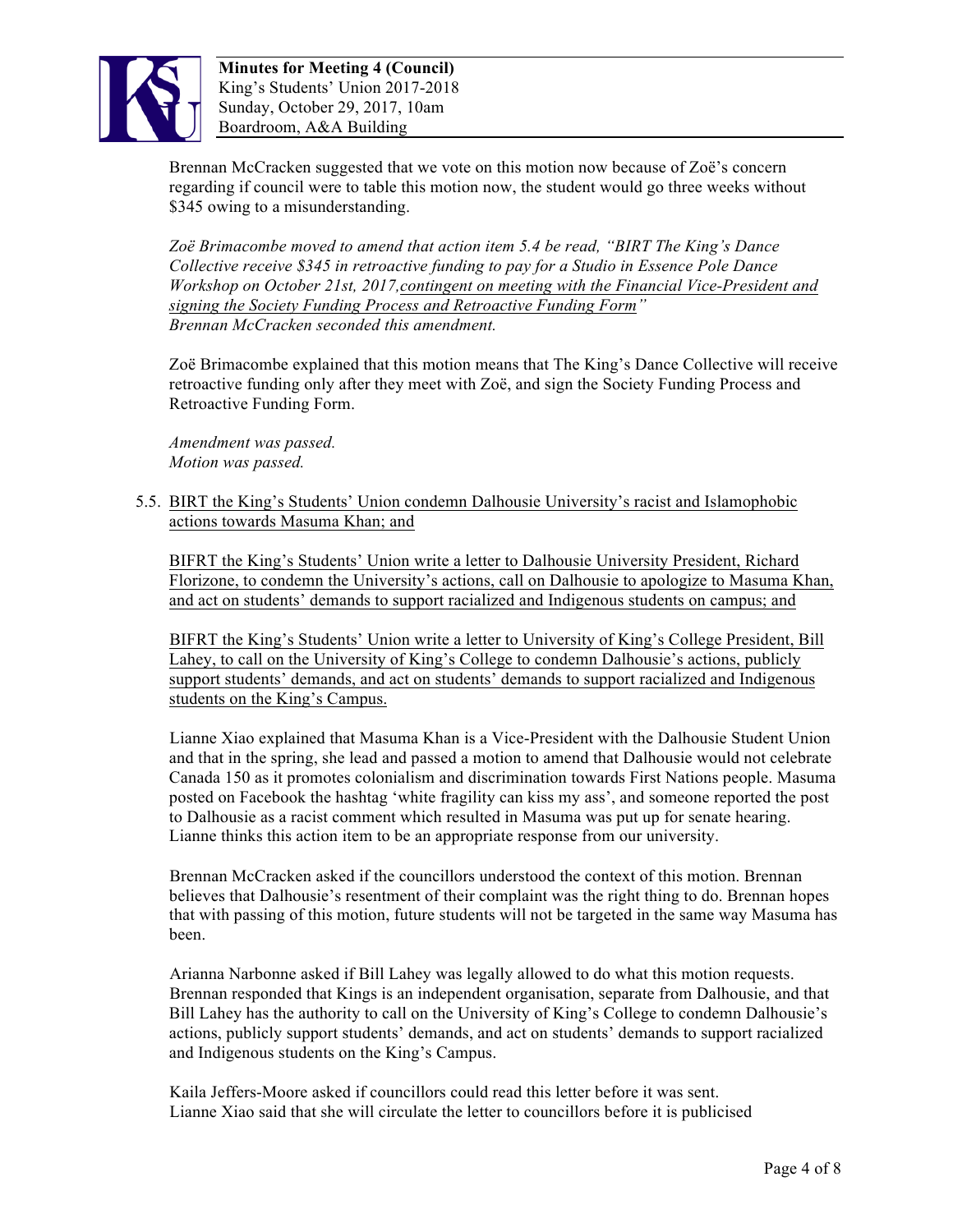

*Motion was passed.*

5.6. BIRT the King's Students' Union condemn the Dalhousie University's Board of Governors and Board Chair Lawrence Stordy silencing and colonial actions against student Board of Governors Representative Kati George-Jim on June 27, 2017; and

BIFRT the King's Students' Union write a letter to Board Chair, Lawrence Stordy, to condemn the Board's actions call on Dalhousie to apologize to Kati George-Jim, and act on students' demands to support racialized and Indigenous students on campus; and

BIFRT the King's Students' Union write a letter to University of King's College President, Bill Lahey, calling on the University of King's College to condemn Dalhousie's actions, publicly support students' demands, and act on students' demands to support racialized and Indigenous students on the King's Campus.

Lianne Xiao said that for context, at the Dalhousie Board of Governors meeting Kati George-Jim was silenced by the chair. Lianne explained that Chair Lawrence Stordy was demeaning and expressed racist overtones.

Brennan McCracken added that Kati George-Jim submitted and read a formal letter highlighting her experience and concerns of racism at the following Dalhousie Board of Governors Meeting and combated the actions that were taken against her.

Chris Pearse asked if any action has been taken on the administrative side. Kaila Jeffers-Moore responded that the Dalhousie Board of Governors are planning to put together a committee to look at the Dalhousie Disciplinary Actions.

Kaila Jeffers-Moore asked if the letter to Board Chair, Lawrence Stordy could be circulated along with the letter Kati wrote. Lianne Xiao responded yes.

Zoë Brimacombe added that she hopes to see an actual apology from Dalhousie University and added that Kati is brave for being on this Board.

*Motion was passed.*

*Lianne called for recess at 11:03 a.m. Council moved out of recess at 11:10 a.m.*

## 5.7. BIRT \_\_\_\_\_\_\_\_, \_\_\_\_\_\_\_\_\_, and \_\_\_\_\_\_ be elected to the search committee for the Union Hired Position to support student mental health. *Moved by Brennan McCracken*

Brennan McCracken said that this and the following motions were mentioned at the last meeting. Last year the KSU created similar positions. Marie Dolcetti Koros will be overseeing these committees. This committee will be advertising for and interviewing for the Mental Health Hired Position. Brennan was excited that this is a new committee! This committee will be project-based to find a Mental Health Hired person for them to create a set of materials to make academia more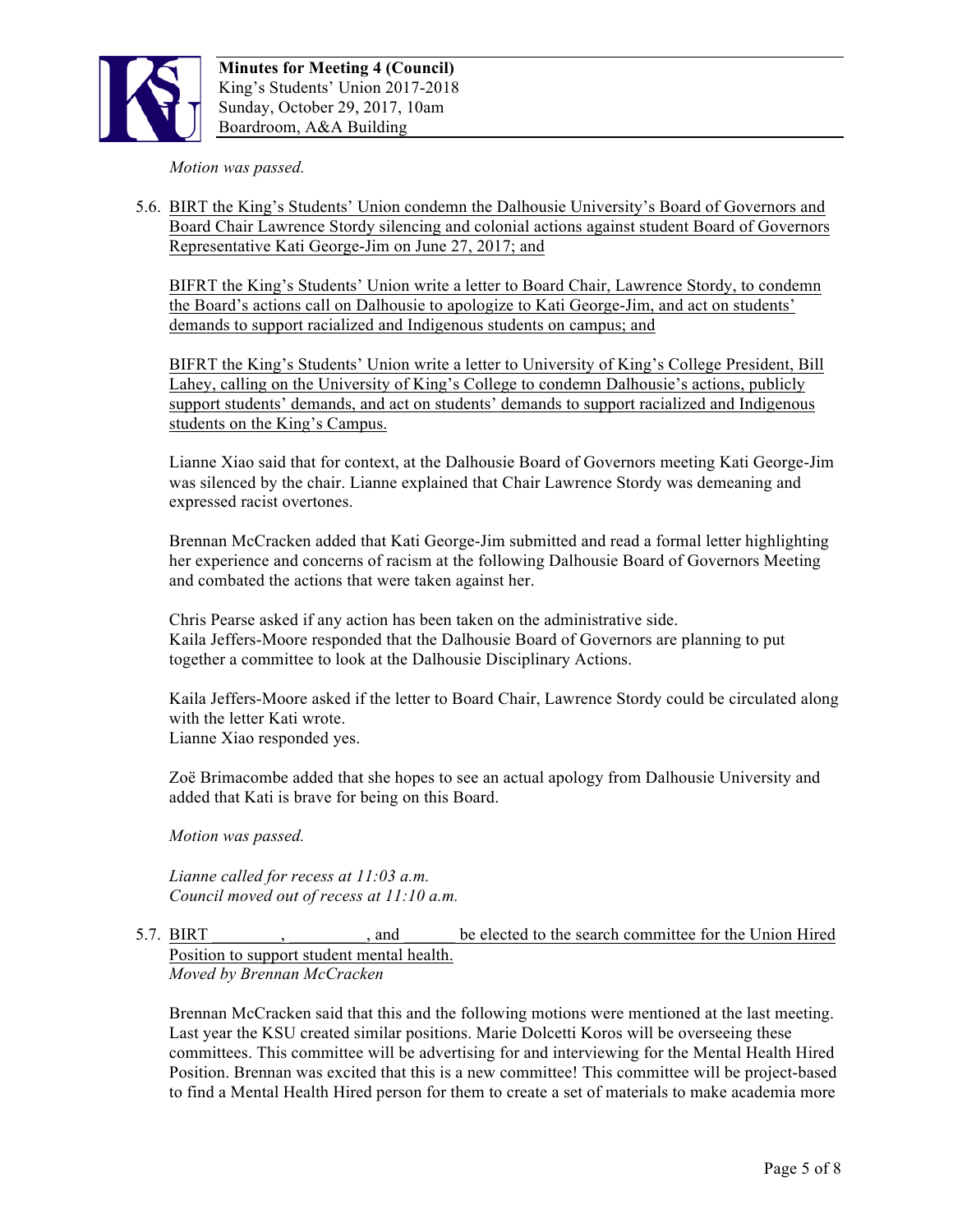

accessible to people struggling with mental health, and advocating for better services. This search committee will help with what these processes will look like.

Brennan McCracken nominated Katie Weatherly: Katie was on last year's academic committee, she is passionate, eager, and experienced!

Brennan McCracken nominated Emma Marie Graveson: Emma Is a 4<sup>th</sup> year student and has been on King's Theatrical Society exec, she is in chapel choir, and wanted to be present at this meeting but was on the chapel retreat. Emma is looking to create resources for upper year students as well as fist year.

Zoë Brimacombe promoted Emma.

Brennan McCracken nominated Levi Clarkson: Levi is a very involved student who was on the sexual violence committee. Levi has a lot of mental health and violence expertise, and would be an asset for this search committee.

*The blanks were filled with Levi Clarkson, Emma Marie Graveson, and Katie Weatherly. Motion was passed.*

5.8. BIRT contains the search committee for the union hired position to support racialised students. *Moved by Brennan McCracken*

Brennan McCracken said that as an exec they were to hire a coordinator or support to book rooms and organise snacks so that racialized students could meet. Similar structure to the 5.7 BIRT.

Lianne Xiao nominated Dorsa Eslami. Dorsa is a  $3<sup>rd</sup>$  year student in political science. Dorsa found it difficult being in a white dominated school. Last year, Dorsa was looking for someone to go to regarding this concern and could not find the resource she was looking for. Dorsa hopes to make sure this experience does not happen for other students.

Izzy Ortner self-nominated. Lianne Xiao said that Izzy is the current First Year Representative, and that she brought a lot of incite as a first year. Izzy helped form a small but mighty racialized, tight knit, community. Izzy is looking forward to working with that group throughout the year!

Lianne Xiao nominated Alexandra (Buffy) Sweny: Buffy is in her third year. She recognizes that she is a white student looking to hire someone to support racialized students, but she is looking to get involved.

*The blanks were filled with above names with Dorsa Eslami, Lianne Xiao, and Alexandra Sweny. Motion was passed.*

#### 5.9. BIRT be elected to the Board of Appeal and Discipline for the 2017-2018 and 2018-2019 academic years. *Moved by Brennan McCracken*

Brennan McCracken said that this student would sit on the University's Board of Appeal and Discipline. This board meets as needed to review code of conduct breeches. Students who violate the university's code of conduct are disciplined through this board.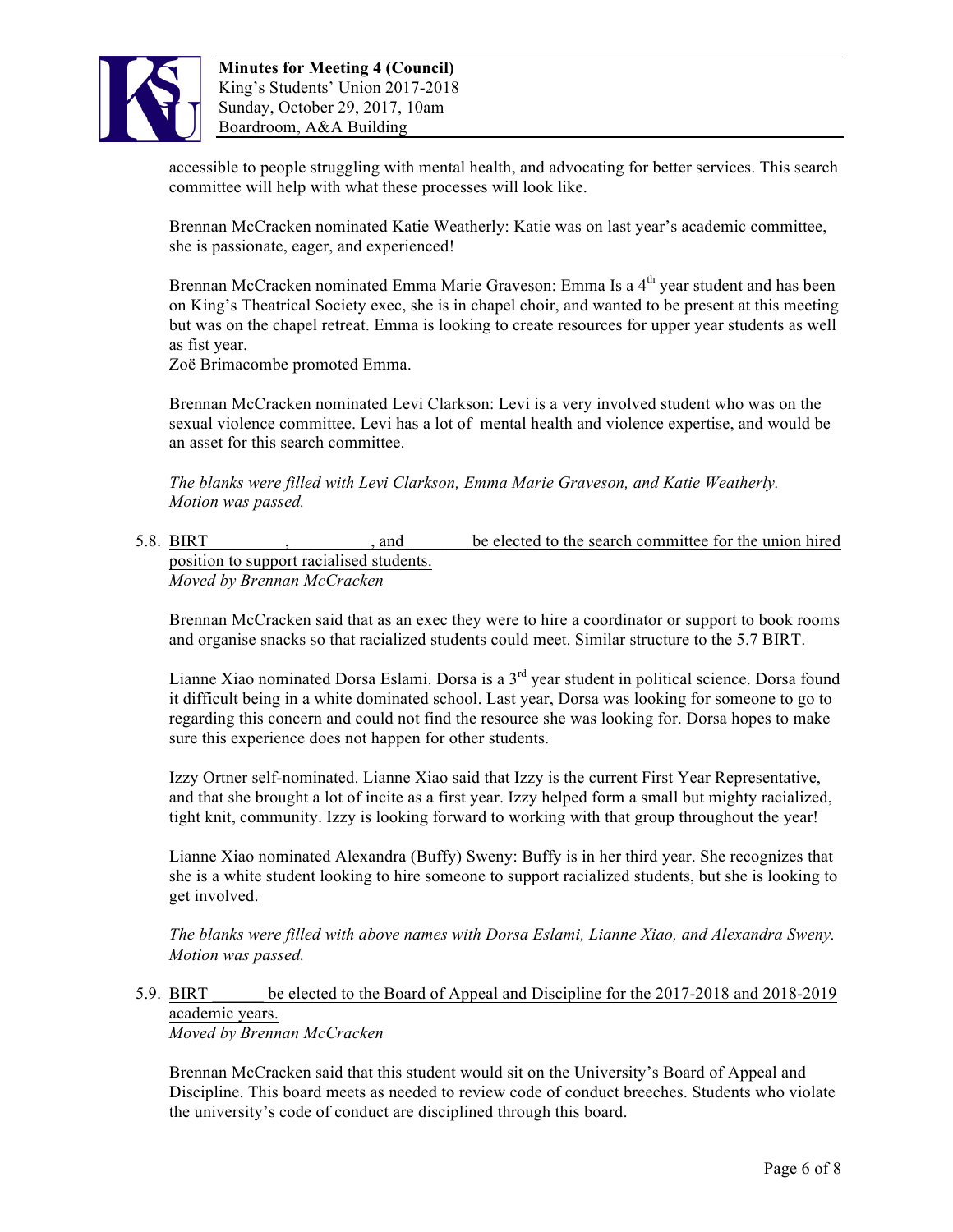

Heather Velthius self-nominated: Heather is a first year student and lives on resident. She likes to keep guidelines and institutions in line, she is eager to be a part of this board.

Brennan McCracken nominated Brianna Dunn: Brianna is interested in this opportunity and being a part of this board. She is the student manager of the Galley, Brianna is very involved on campus, she is interested in representing students and upholding regulations.

*Council moved to vote:*

Heather Velthius: 3 votes. Brianna Dunn: 7 votes.

*The blank was filled with Brianna Dunn. Motion was passed.*

#### 5.10. BIRT be elected to the University Journalism Discipline Committee for the 2017-2018 academic year. *Moved by Brennan McCracken*

Brennan McCracken said that this person meets to discuss plagiarism breeches within the

journalism school. This committee is separate from Dalhousie. Peter O'Brien reported that this committee does not often meet, but it is good to have a student on the committee. The elected student cannot be a journalism student.

Brennan McCracken nominated Caleb Sher: Caleb is looking to get more involved with the KSU. Caleb was involved in hiring processes in the past.

*The blank was filled with Caleb Sher. Motion was passed.*

#### 5.11. BIRT and be elected to the University Equity Committee for the 2017-2018 academic year. *Moved by Brennan McCracken*

Brennan McCracken said that the University Equity Committee meets to advise how the university manages equity on campus. This committee focuses on King's connections to a slang-free campus, and implementing the Truth and Reconciliation Act with Kings.

Zoë Brimacombe added that this committee had a large hand in getting gender inclusive washrooms on campus.

Charlotte Sullivan explained that last year she and Hannah MacDougall were elected for this position last year for a two year term.

Brennan McCracken said that he was not aware and was told by administration to move this action item.

*Brennan McCracken moved to table this motion.*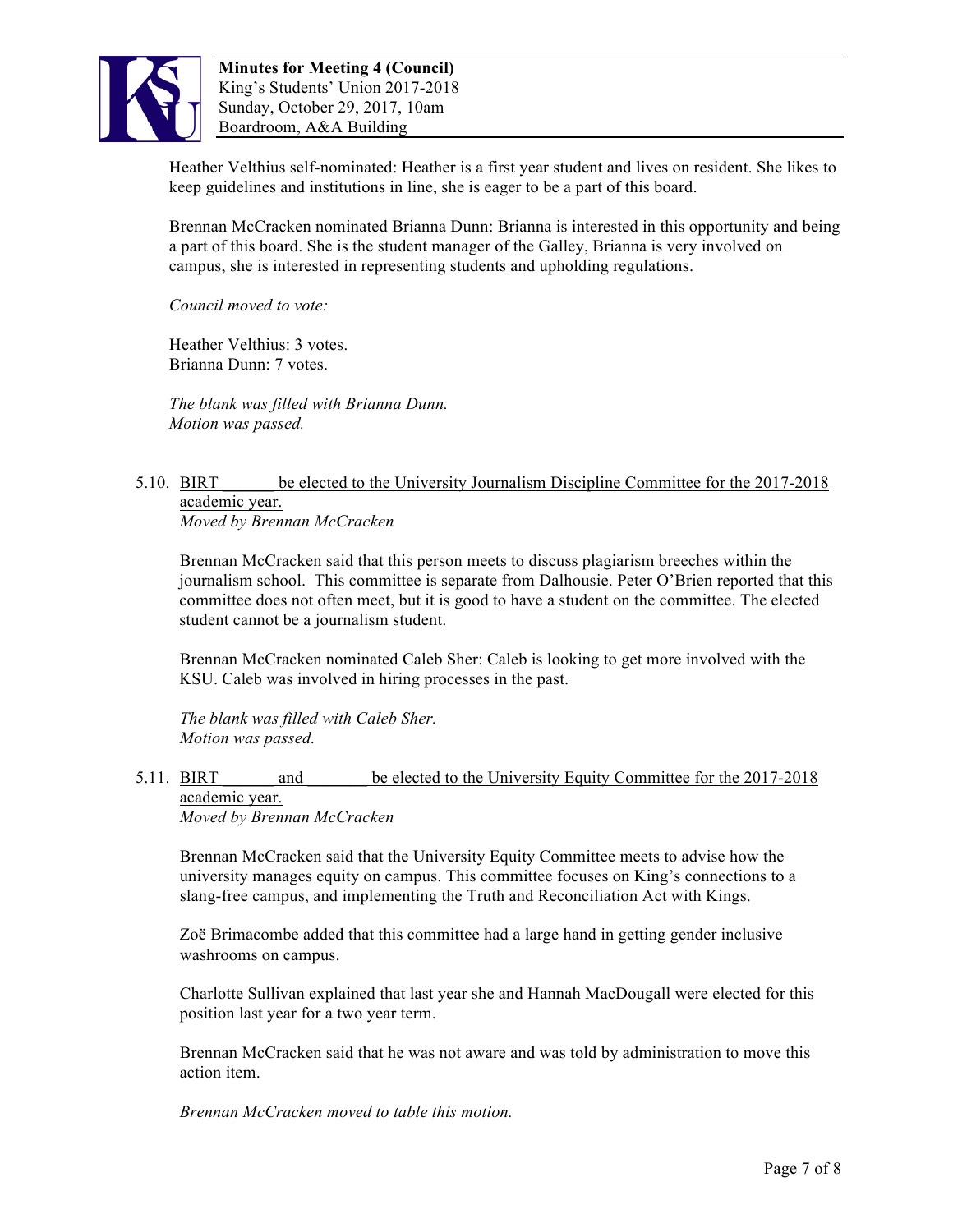

*Motioned was tabled.*

#### 5.12. BIRT \_\_\_\_\_\_ be elected to the University Occupational Health and Safety Committee for the 2017-2018 academic year. *Moved by Brennan McCracken*

Brennan McCracken said that this committee is incredibly important and that the University Occupational Health and Safety Committee is creating safe work spaces for students. This committee assesses cases if they receive complaints: for example if a space is too hot, or if there are no ergonomically correct chairs.

Brennan McCracken nominated Gina Grattan: Gina loves to be involved and is super eager. Gina works the Academic and Advisory front desk and she cares about her job. Gina interacts a lot with other student workers and is looking forward to supporting them.

*The blank was filled with Gina Grattan. Motion was passed.*

# **6. New Business**

# **7. Next Meeting – November 19, 2017**

Zoë Brimacombe added that at the next meeting time, herself and Brennan will both be at The Canadian Federation of Students National General Meeting in Ottawa from November  $17<sup>th</sup>$  to November  $21<sup>st</sup>$ . She proposed to reschedule the next council meeting. Zoë and Brennan will keep us up to date as to when the next council meeting will be.

## **8. Adjournment**

*Lianne Xiao moved to adjourn. Cassie Hayward seconded.*

*Council adjourned at 11:41 a.m.*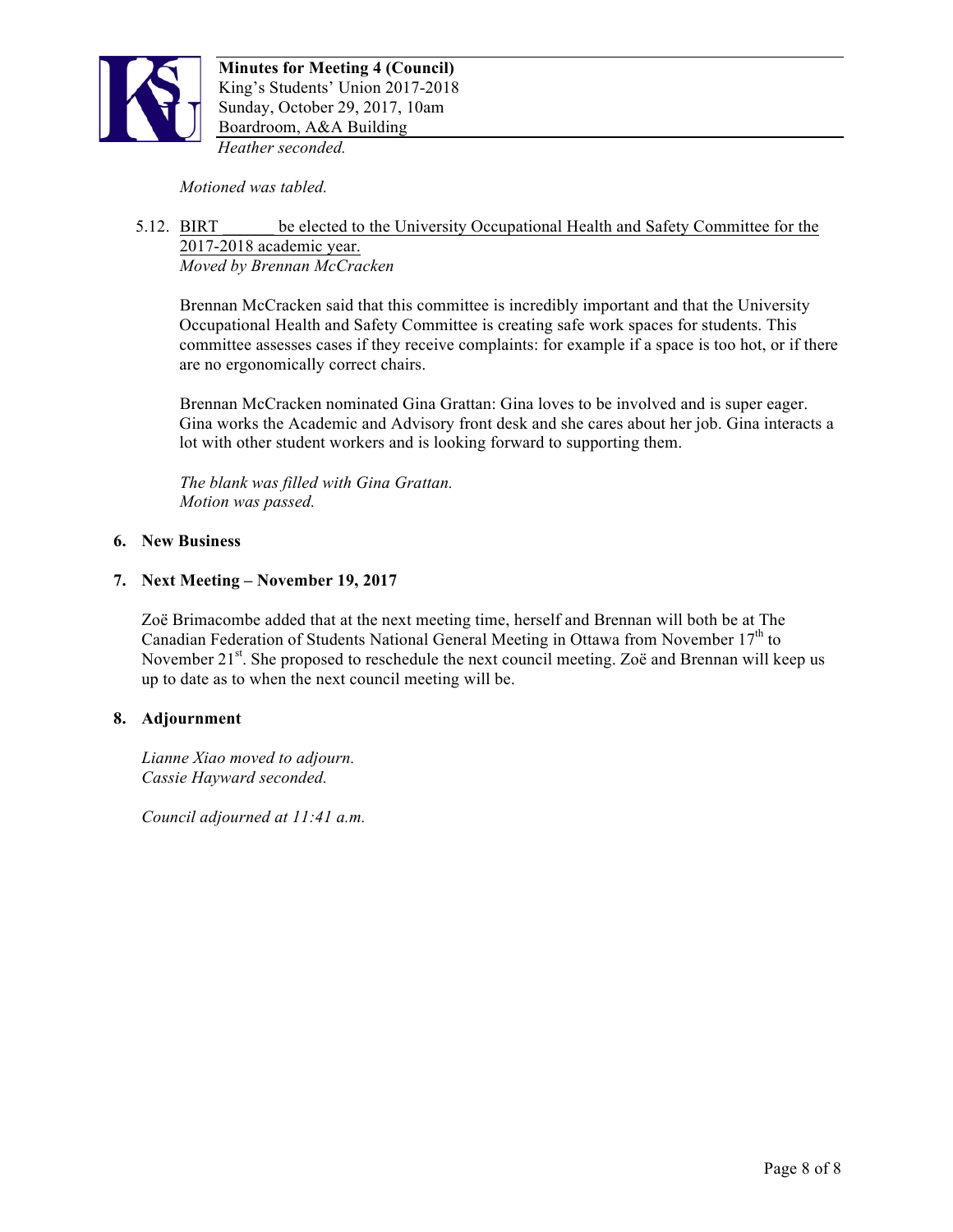Report of the President Brennan McCracken KSU Council October 29, 2017

Reporting Period: Thursday Oct. 12, 2017 - Wednesday Oct. 25, 2017

# **1. Internal – Union Affairs**

- 1.1. KSU Fall General Meeting
	- I attended the KSU Fall General Meeting on Thursday, October 19<sup>th</sup> and presented a report on my activities since the last General Meeting.
	- Thank you to the Wardroom staff for accommodating us in their space and to everyone who came out for helping this meeting to go so smoothly.
- 1.2. Councillor Training
	- I worked with members of the executive, staff, and external presenters to coordinate 2017 KSU Councillor Training. Over two sessions on Friday, October 13<sup>th</sup> and Saturday, October 21<sup>st</sup>, we gave a number of presentations and workshops to equip councillors with skills and knowledge to do great work this year.
	- KSU Services and Campaigns Coordinator Michaela Sam facilitated an office training workshop.
	- Sarah Trower and Grant MacNeil, Maritimes Organizers with the Canadian Federation of Students, gave presentations on the history of the student movement, and councillors' rights and responsibilities.
	- Rebecca Stuckey, the Outreach and Education Coordinator at South House, facilitated two workshops on the basics of anti-oppression and how to do work as a council within an antioppressive framework.
	- Thanks to everyone who attended for their enthusiasm and participation!
- 1.3. Cultural Appropriation 101
	- On Monday, October  $23<sup>rd</sup>$ , I attended the Cultural Appropriation 101 workshop held in the Wardroom. The event was facilitated by South House's Rebecca Stuckey.

#### **2. External – University**

- 2.1. Sexual Violence Policy Consultations
	- On Tuesday, October  $17<sup>th</sup>$  and Wednesday, October  $18<sup>th</sup>$ , the Sexual Violence Awareness, Prevention and Response Policy Committee held town-hall style consultations to gather feedback on the draft King's sexual violence policy.
	- The consultation on October  $17<sup>th</sup>$  was open to all community members and was facilitated by Vice-President Peter O'Brien. The consultation on October  $18<sup>th</sup>$  open only to students, and I co-facilitated the session with South House's Rebecca Stuckey.
	- I organized to have active listeners available for folks at each consultation, both in the consultation room and an adjacent support space.
	- On Tuesday, October 24<sup>th</sup> and Wednesday, October 25<sup>th</sup>, I attended meetings of the committee to review feedback gained from the town halls, as well as written feedback submissions. The committee will continue to meet to review this feedback, make revisions to the draft, and plans to present a draft of the policy to the Board of Governors in December.
- 2.2. Residence Life Committee
	- On Monday, October 23rd, I attended a meeting of the Residence Life Committee. The committee interviewed candidates for a vacant Don position and recommended a candidate to be hired.

# **3. External – Other**

*Nothing to report from the reporting period.*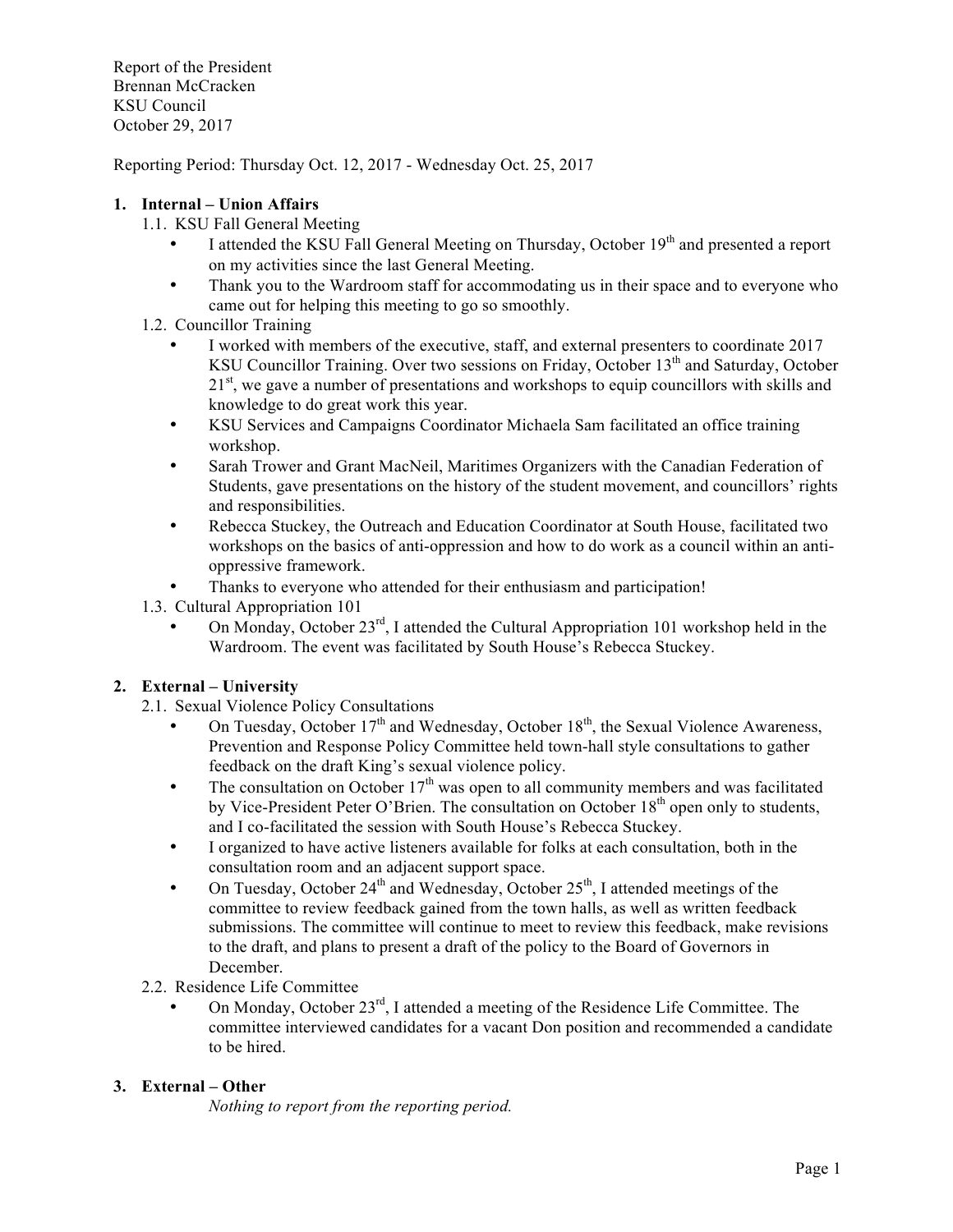Report of the President Brennan McCracken KSU Council October 29, 2017

# **4. Upcoming Dates**

- 4.1. Board of Governors Conference Call
	- On Wednesday, November 1, the King's Board of Governors will hold a conference call meeting to vote on capital and deficit financing.
- 4.2. Consent Culture Series: Self/Community Care
	- On Monday, October 30, the Canadian Federation of Students Nova Scotia will host the second event in their Consent Culture Series: a workshop on self- and community-care for survivors of sexual violence. The event will be facilitated by Frank Heimpel from the Avalon Sexual Assault Centre and will be hosted at Mount Saint Vincent University. External Vice-President Marie and I will be meeting at 6:00 on King's campus to take the bus to the event—all are welcome to join us.
- 4.3. Podcast Listening Party
	- On Thursday, November 2 at 7:00 pm, the KSU will host a podcast listening party in the Wardroom. We hope that this event will educate students about the realities and violence of racism, and also hope to hold space for conversations about how we can challenge racism on our campus.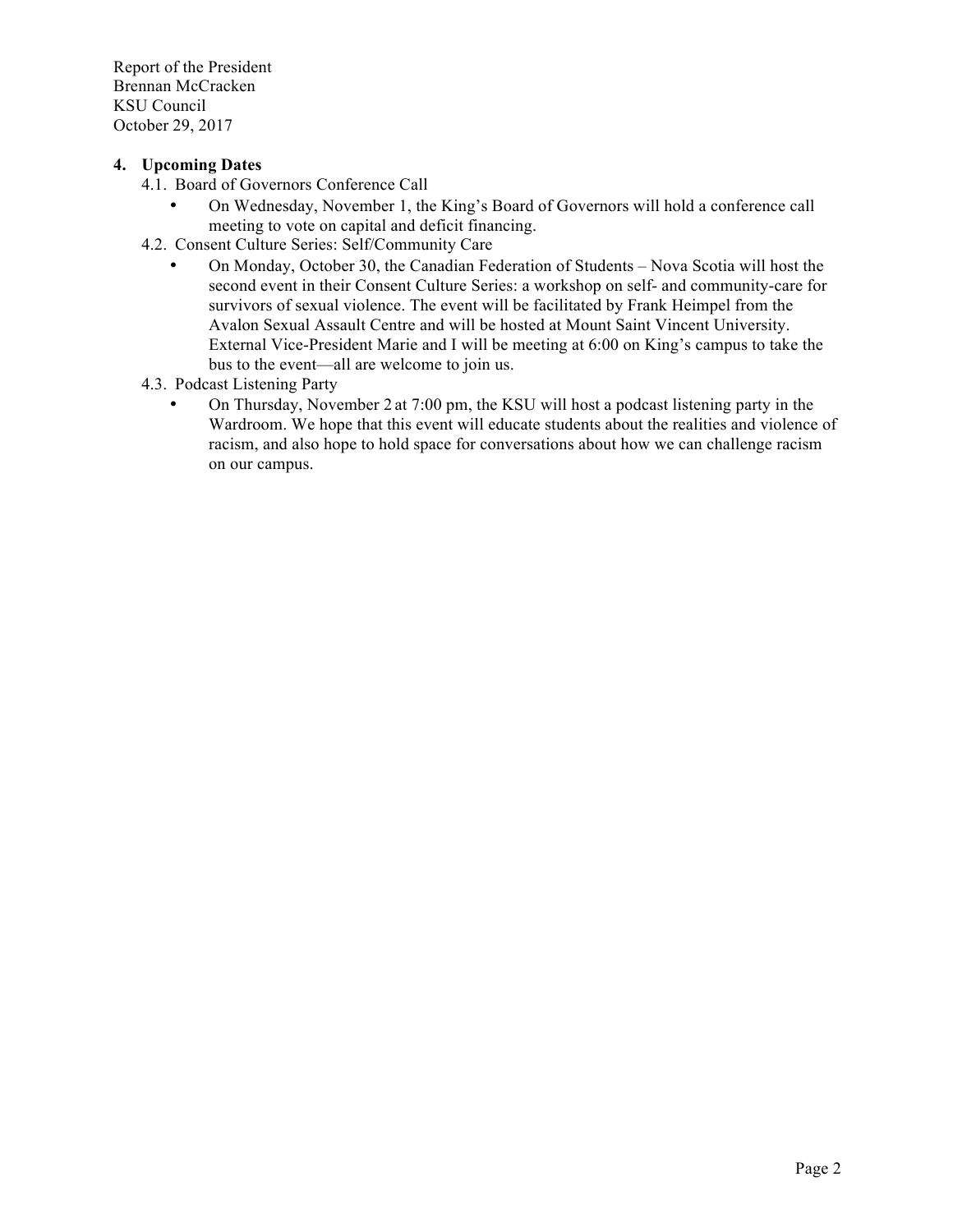Report of the Student Life Vice-President Lianne Xiao KSU Council October 29, 2017

Reporting Period: Thursday Oct. 12, 2017 - Wednesday Oct. 25, 2017

# **1. Internal – Union Affairs**

- **1.1.** KSU Fall General Meeting
	- On October 19, the KSU had its fall general meeting. It was very successful as quorum was met quickly. The oral reports of the executive went very well!
- 1.2. Racialized Students' Collective
	- The Racialized Students' Collective held its second meeting.
- 1.3. Cultural Appropriation 101
	- On October 23, I attended the Cultural Appropriation workshop facilitated by Rebecca Stuckey from South House in the Wardroom. There was great turnout and lots of questions.
- 1.4. RISE Debrief
	- On October 23, I attended a RISE debrief session facilitated by Charlotte Kiddel, Deputy Chairperson of the Canadian Federation of Students. This was a great way to reconnect with folks from the conference and for us to discuss organizing provincially and within our students' unions.

# **2. External – University**

- 2.1. Campus Planning Committee
	- On October 16, I attended the first Campus Planning Committee meeting of the academic year. New renovations are planned for the Tri-Bays including a common space and larger bathrooms. The committee and I will be discussing the best way to consult students in the next few weeks. Conversations about making Alex Hall more accessible are underway.
- **2.2.** Residence Life Committee
	- On October 23, KSU President, Brennan McCracken, attended a meeting of the Residence Life Committee in my place.

# **3. External — Other**

# **3.1. Desmond Cole**

• On October 24, Desmond Cole chatted with racialized students over lunch. This was a closed space for racialized students which brought forward important and necessary discussion. On October 25, Black Power Hour did a live taping with Desmond Cole followed by a discussion about journalism and race. This event was well attended. A huge thank you to El Jones!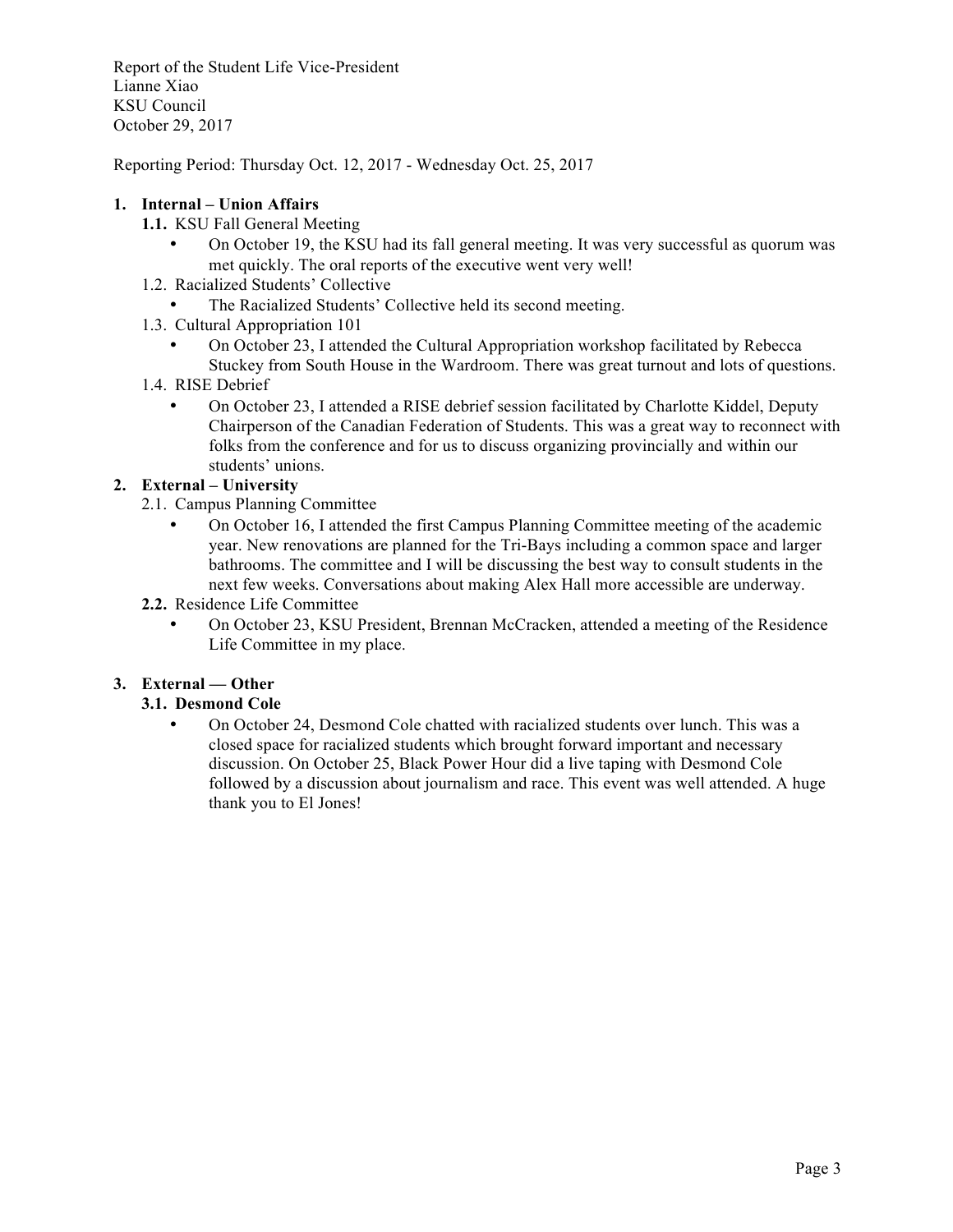Report of the Financial Vice President Zoe Brimacombe KSU Council October 29, 2017

Reporting Period: Thursday Oct. 12, 2017 – Wednesday Oct. 25, 2017

## **1. Internal – Union Affairs**

- 1.1. Councillor Training
	- Councillor training sessions were held on Friday, October 13, and Saturday, October 21
	- At the first session, President Brennan McCracken and I presented an overview of the KSU and an introduction to our councillors, staff people, and union hired positions. We also had an anti-oppression workshop led by Rebecca Stuckey (South House Volunteer and Outreach Coordinator).
	- KSU Chair Charlotte Sullivan also led an introduction to Robert's Rules of Order and council procedure at the beginning of our council meeting on October 15. I added presented about why we use Robert's Rules and the importance of thinking with an anti-colonial lens.

#### 1.2. Retroactive Funding

- In this reporting period, two society funding requests were submitted that fell under the definition of "retroactive funding."
- The KSU has regulations against approving retroactive funding, which is funding to cover money that has already been spent, or for events that have already happened. Council must approve funding for an event before it happens in order for it to be reimbursed. This rule exists in order to ensure that the societies levy, which all students pay into, is distributed through a fair and accountable system.
- The fact that two requests have been submitted that do not abide by these guidelines points to a need to make these rules clearer.
- I have updated the Society Funding and Printing Request Form to include the following text: "Funding must be approved at a council meeting prior to your event. A full list of council dates can be found in your ratification package." The updated form also requires the society executive to indicate that they understand this regulation and that their event takes place after the next council date.
- 1.3. Interim Scribe Honorarium
	- KSU Scribe Michael Greenlaw was unable to attend our council meeting on October 15, and King's student Frances Grace Fyfe filled in as interim scribe.
	- At our executive meeting on October  $25<sup>th</sup>$ , the executive voted to approve the following motion: "BIRT the executive committee approve an overage of \$20 in the Scribe Honorarium budget line to provide an honorarium to interim scribe Frances-Grace Fyfe."
	- The additional \$20 will be taken from our contingency budget line.
- 1.4. Fall General Meeting
	- The KSU Fall General Meeting took place on October 19 at 6pm in the Wardroom. I am grateful to everyone who came and participated.
	- I presented the 2017/18 Final Budget, which was adopted without amendment.
- 1.5. Fall Levies
	- On October 24, I wrote fall levy cheques for our levied societies that do not require a vote release their levies. I have begun to distribute those cheques, and will complete that task this week.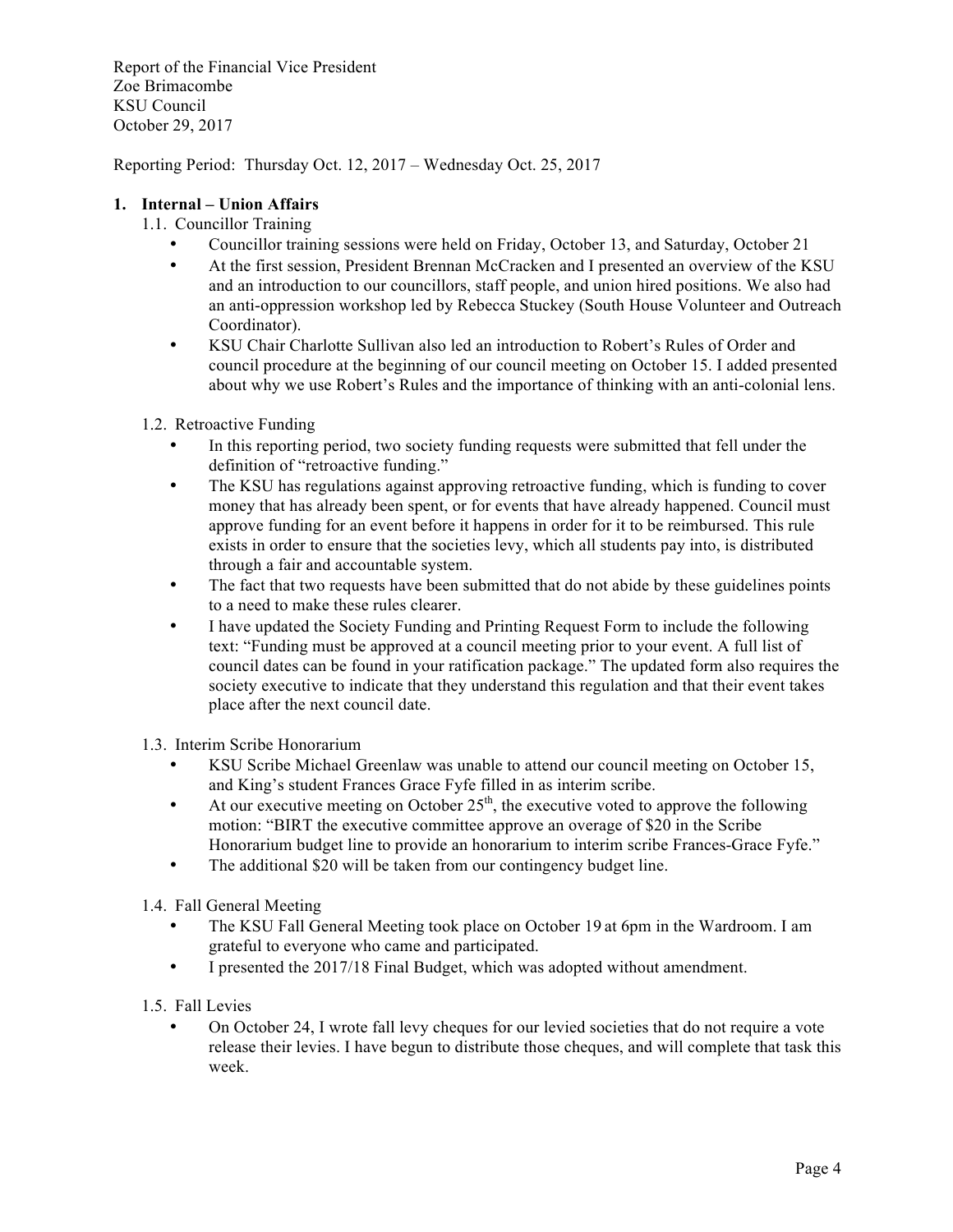Report of the Financial Vice President Zoe Brimacombe KSU Council October 29, 2017

- Student Life Vice President Lianne and I are working with societies that require an opt-out to ensure that those happen in a timely and accessible manner.
- 2. External University
	- 2.1. Finance Committee Meeting
		- I attended a brief strategic meeting of the university's Finance, Audit, and Risk Committee on October 12, via teleconference.
		- The meeting was mainly focused on reviewing a Financial Summary prepared for the university by Grant Thornton, and hearing updates from bursar Bonnie Sands about work being done to secure loans to finance the university's capital budget and cash deficit.
	- 2.2. Budget Advisory Committee Meeting
		- I attended a meeting of the university's Budget Advisory Committee on October 17.
		- The agenda included a review of the university's financial situation and some possible budget scenarios for the coming years, factoring in variables such as changes to the Dalhousie allotment and the provincial government grant.
		- We also reports from Bonnie Sands about the university's recent meetings with the province.
	- 2.3. Sexual Violence Policy Consultations
		- I attended the community consultation for the university's Sexual Violence Policy on Wednesday, October 17. I was proud to see the work that students working on this policy have done to make it survivor-centric and trauma-informed.
		- I asked a number of questions at the consultation, and emphasized the importance of supporting this policy with both a dedicated staff person and adequate financial resources.
	- 2.4. Journalism Discipline Committee
		- I am currently sitting on the Journalism Discipline Committee as an interim member, until a student can be elected by council to the committee.

## 3. External – Other

- 3.1. Canadian Federation of Students National General Meeting
	- As I have previously reported, Brennan McCracken and I will be attending the CFS National General Meeting in November.
	- We have submitted the following motion with due notice for consideration at the meeting: "Whereas the three pillars of the Fight the Fees campaign are Education Justice, Education for the Public Good, and Universal Access; and

Whereas the Federation makes the argument for free, quality and accessible postsecondary education informed by all three pillars; and

Whereas statistical data and research about the specific challenges faced by individuals from marginalized communities in accessing post-secondary education is lacking; and

Whereas the student movement is committed to working within an anti-oppressive framework, and must be able to articulate the impacts of access to education of the most marginalized; therefore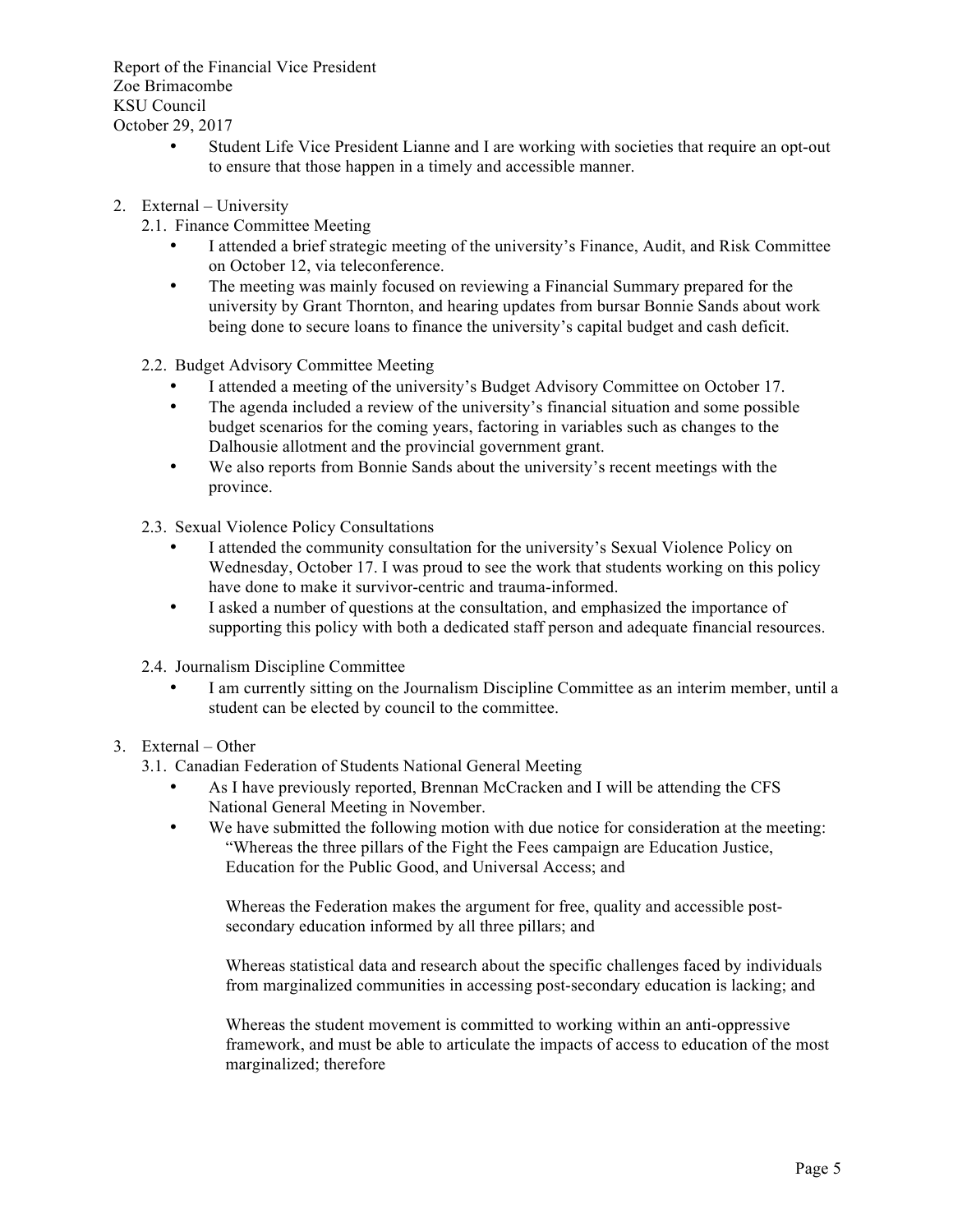Report of the Financial Vice President Zoe Brimacombe KSU Council October 29, 2017

BIRT The Federation produce research to expand the education justice pillar of the Fight the Fees campaign; and

BIFRT research explore the ways tuition fees impact intersecting and marginalized identities including, but not limited to, the impact of tuition fees on indigenous people, racialized people, queer and trans people, women, people with disabilities, people raised in single family home, and people raising children; and

BIFRT research investigate the intersections of education and other social determinants such as income, health, and location."

- At our last meeting, the executive also discussed submitting an emergency motion in support of Masuma Khan, Dalhousie Student Union Academic and External, and Kati George-Jim, Dalhousie Student Union Board of Governors Representative, and condemning the racism and discrimination they have received from the Dalhousie University administration.
- Brennan and I will be working on writing this motion, and will also be in touch with fellow CFS member the Dalhousie Association of Graduate Students to see if they would like to work together on this.